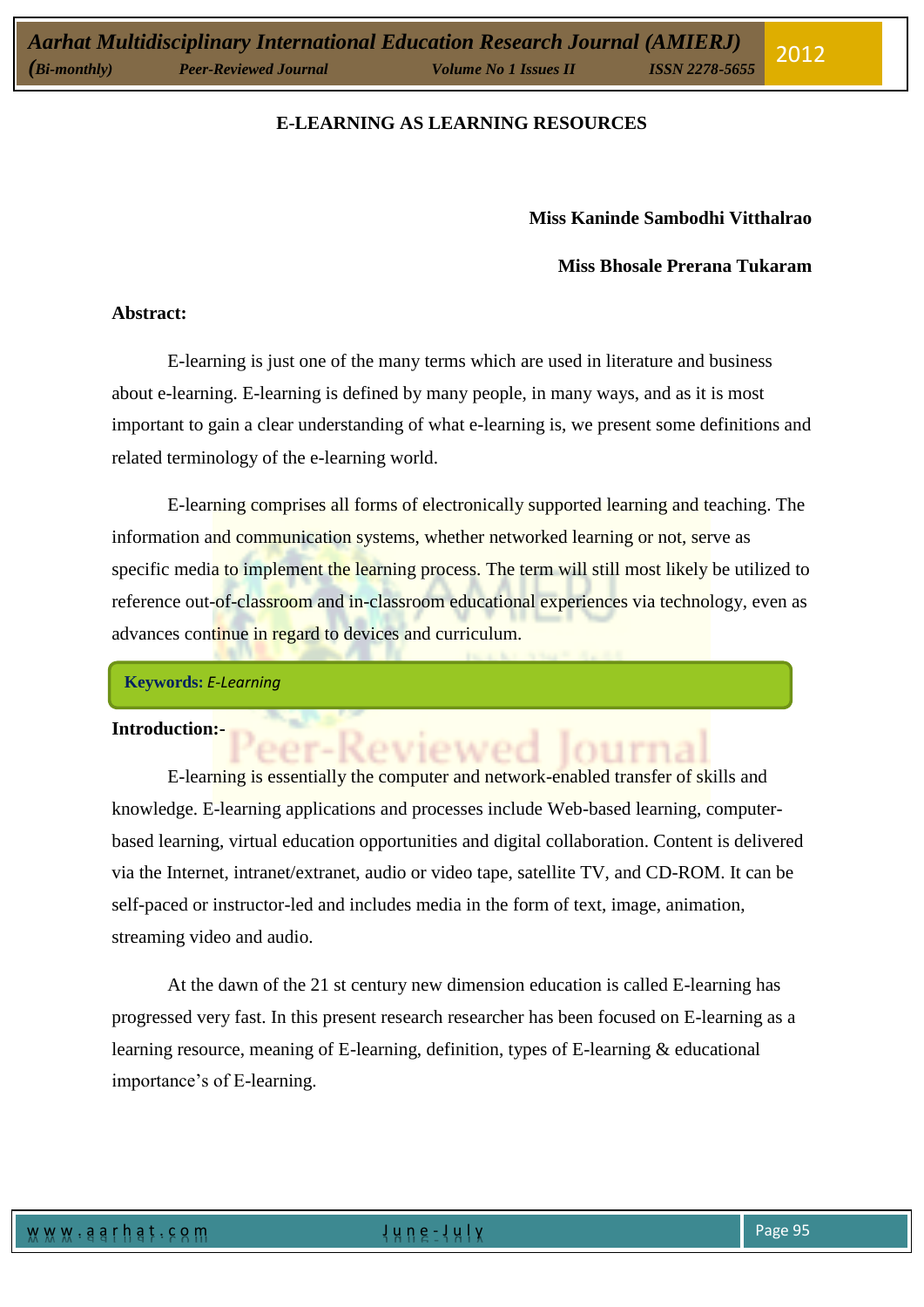### **Meaning & Definition of E-learning:-**

E-learning can be generally defined as a teaching by means of IT. This description is very general and includes various educational activities (self-studying, on-line lectures, discussions and group work on-line) conducted using various technologies and equipment (training in Internet, company intranet, CDs, portable devices etc.). In eLearning, modern technologies are used at every stage of teaching process, from planning and development of training, through its implementation and distribution, to administrating and results evaluation.

E-learning is a new education concept by using the Internet technology, it deliveries the digital content, provides a learner-orient environment for the teachers and students. The elearning promotes the construction of life-long learning opinions and learning society.

Tom Kelly, Cisco: "E-learning is about information, communication, education and training. Regardless of how trainers categorize training and education, the learner only wants the skills and knowledge to do a better job or to answer the next question from a customer."

"E-learning provides the potential to provide the right information to the right people at the right times and places using the right medium."

1. E-learning is a new education concept; it may different from the old educational concept. We should provide a new explanation to this new concept.

2. Delivery of the digital content is the main characters of e-learning. We can tell what is elearning and what is not.

3. This definition extends the environment on the Internet. We mean that the Internet provides a learning environment for the students and teachers. This environment is learneroriented, so we can throw out the thoughts of traditionally teacher-center's instruction in classroom.

4. As a new concept of education, e-learning gives a condition for us to realize the life-long learning principle and help us to build a more real learning society.

As a new education system, it has been developed fast in china, But I think the development progress is different from the western countries. The e-learning plays more in high education for the reason of fast need of high education.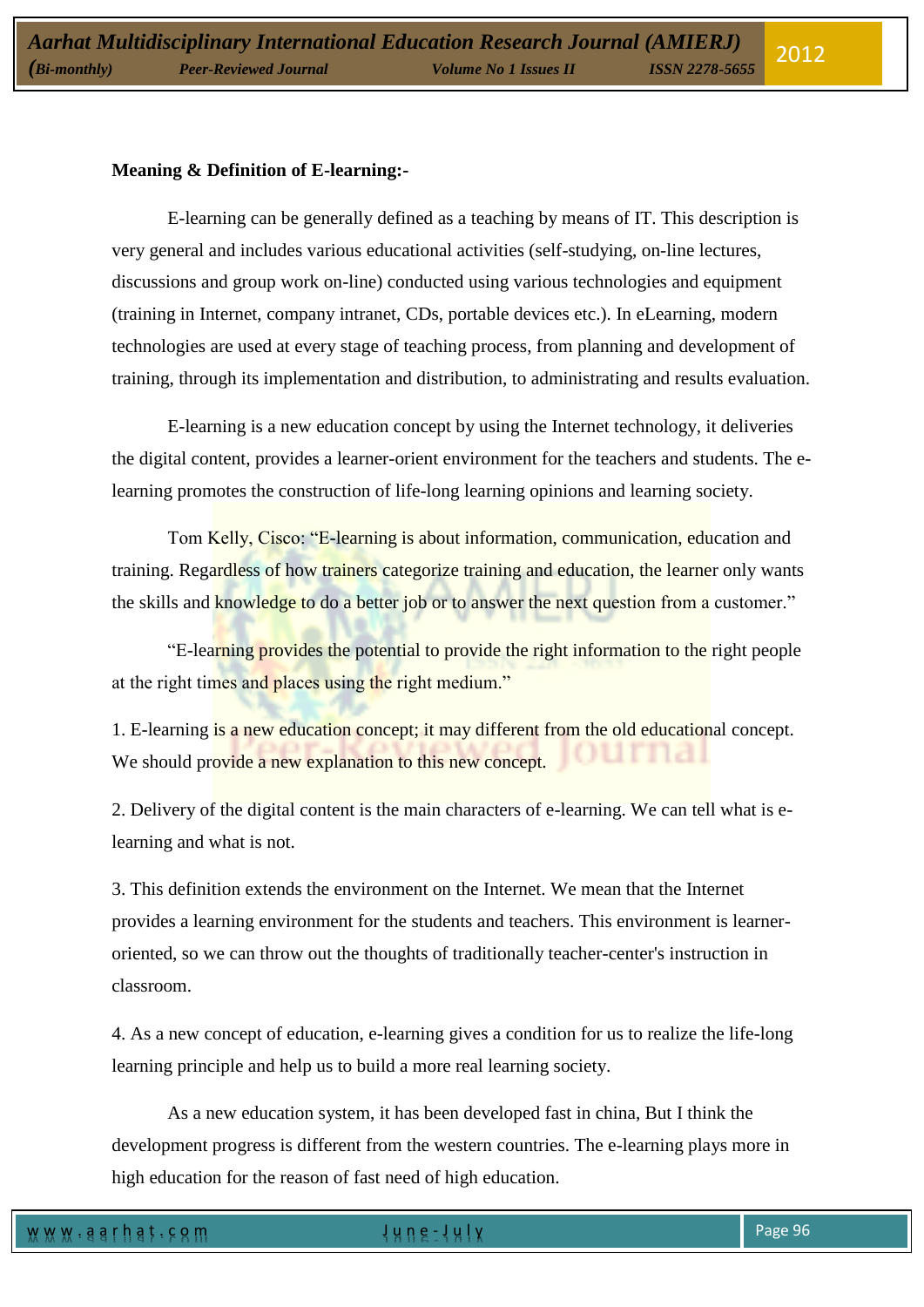# **Types of e-learning:-**

There are different ways to present eLearning. You can simplify your course creation process by identifying up front the best way to present your material.

- 1 **Traditional eLearning** highly produced web courses
- 2 **Rapid eLearning** quickly produced web courses
- 3 **There are two types of Rapid eLearning**
- 4 **Asynchronous** student directed, self paced learning
- 5 **Synchronous** set time (phone/Internet classroom sessions)

# **Educational Importance Of E-learning:-**

- 1. E-learning is a type of teaching and learning that one can be obtained by the means of online technology. Instead of going to school and attend a regular class.
- 2. This e-learning is done in the comfort of your own home wherein you can also gain intellectually.
- 3. This application and procedure consist of online learning, computer support education, virtual and digital teamwork.
- 4. This is advantageous to those who have less time in going one place to another.
- 5. Others that have a day job and still want to pursue their studies can benefit from e-learning. He can just learn at home after work at his free time and not thinking of the pressure that he might get late for class.
- 6. For students it acts as boon in getting knack of easier said than done topics as well as saving time.
- 7. For teachers e-learning helps in learning the right skill required to teach students.
- 8. For those who are working and needs to attend trainings, e-learning is also an advantage. You can just have the training at your home via web based learning and other form of high technology education.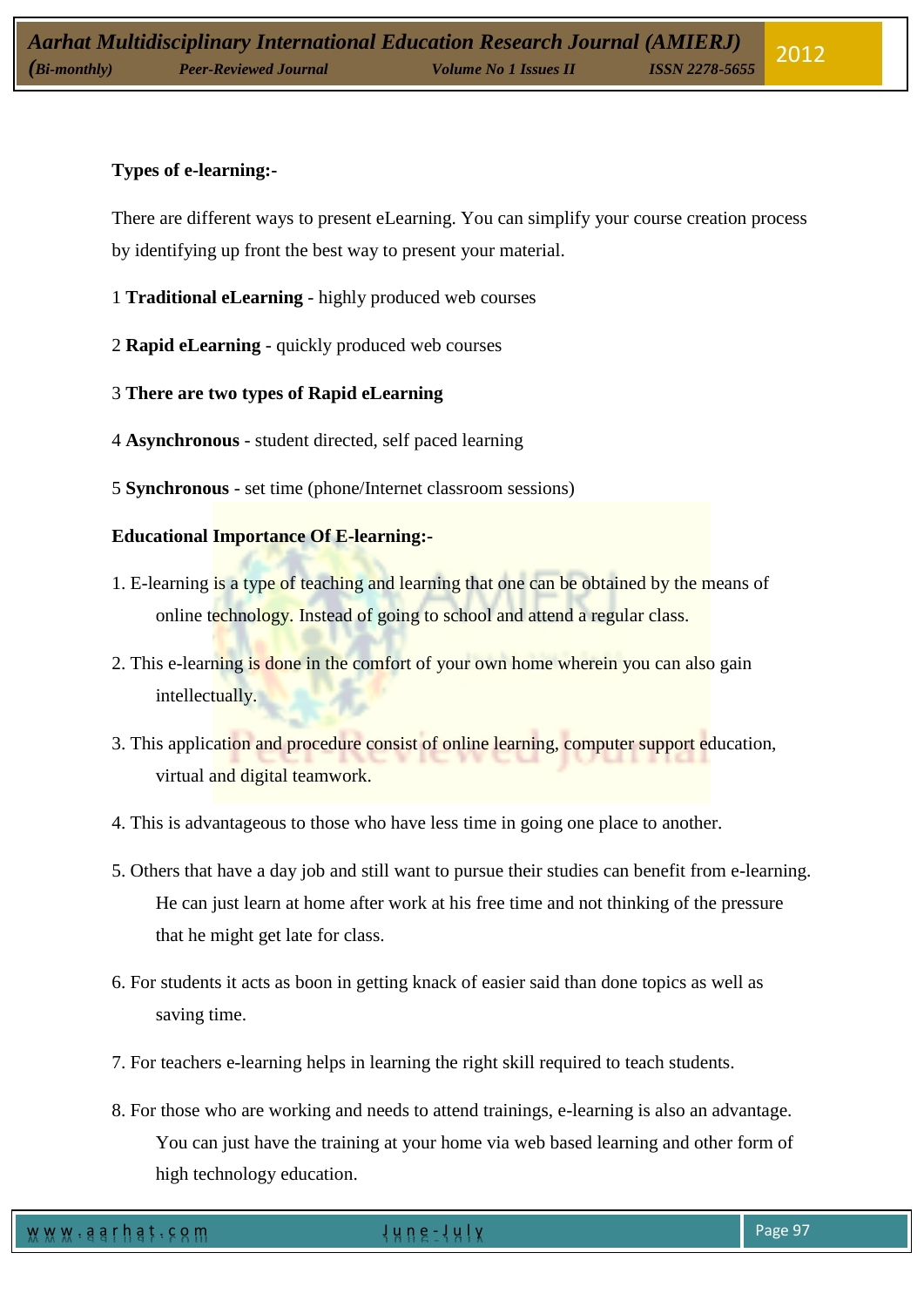- 9. Many educational institutions nowadays are turning up the web world and teaching students online which has changed the entire spectrum of teaching methods.
- 10. The importance of e-learning is that it is student centered which focuses on students particular needs.
- 11. The Education/Tools that e-learning provides surpass all other forms of learning methods. This medium of e-learning has made studying very easy.
- 12. It simultaneously authorizes learners of different backdrop to equally access the superlative resources, learning and referral materials, tutoring, and teaching sessions from knowledgeable instructors.
- 13. E-learning is crucial especially for those who are sick and needs to be at home or at the hospital at all times.
- 14. With this new way of teaching, no student will be left out. All lessons can be learned in just one click. This allows any user to be in a live class of any subject that he wants. No matter where the professor is at that moment, students can still learn by the help of the internet. With this arrangement, students tend to learn easily and they are permitted to download whatever study material they want and need.
- 15. There is no limitation of time in addition to people can even learn while on move.
- 16. It is acting as a boon to people who cannot attend classroom lectures to hectic work schedule.
- 17. . In many institutions and colleges good attendance is the first criterion to sit for exams. The online medium has eliminated all these issues of attendance due to the flexibility of choosing one's own desired time to study online. The online Teaching methods are unique and help in understanding the texts easily.
- 18. One can study at their own set time and place.
- 19. E-learning thus has made it easy for people to pursue studies while working. Further the online learning is economical and one learns while they earn. Any one can pursue studies with the online methods of learning. There are no hard and fast rules of learning